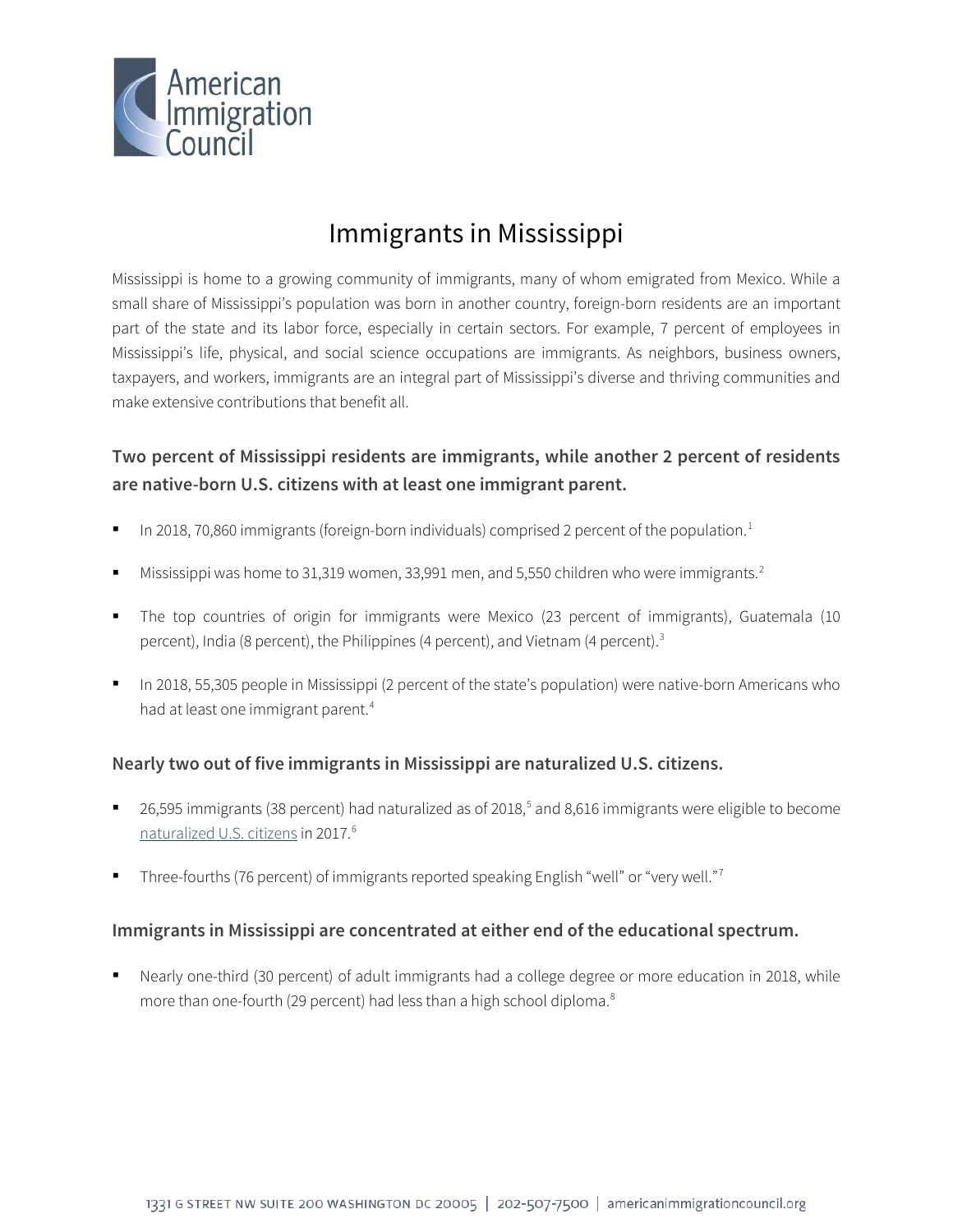| <b>Education Level</b>                                                       | Share (%) of All Immigrants   Share (%) of All Natives |    |  |
|------------------------------------------------------------------------------|--------------------------------------------------------|----|--|
| College degree or more                                                       | 30                                                     | 23 |  |
| Some college                                                                 | 19                                                     | 33 |  |
| High school diploma only                                                     | 22                                                     | 30 |  |
| Less than a high school diploma                                              | 29                                                     | 14 |  |
| Source: U.S. Census Bureau, 2018 American Community Survey 1-Year Estimates. |                                                        |    |  |

# **Thousands of U.S. citizens in Mississippi live with at least one family member who is undocumented.**

- 20,000 [undocumented immigrants](http://www.pewhispanic.org/interactives/unauthorized-immigrants/) comprised 35 percent of the immigrant population and 1 percent of the total state population in 2016.<sup>[9](#page-4-8)</sup>
- 26,954 people in Mississippi, including 11,239 U.S. citizens, lived with at least one undocumented family [member](https://www.americanprogress.org/issues/immigration/news/2017/03/16/427868/state-state-estimates-family-members-unauthorized-immigrants/) between 2010 and 2014.[10](#page-4-9)
- During the same period, about 1 percent of children in the state were U.S. citizens living with at least one undocumented family member (8,876 children in total).<sup>[11](#page-4-10)</sup>

# **Mississippi is home to more than a thousand Deferred Action for Childhood Arrivals (DACA) recipients.**

- 1,310 [active DACA recipients](https://www.uscis.gov/sites/default/files/document/data/Approximate%20Active%20DACA%20Receipts%20-%20March%2031%2C%202020.pdf) lived in Mississippi as of March 2020, while DACA has been granted to 1,607 people in total since 20[12](#page-4-11).<sup>12</sup>
- As of 2019, 41 percent o[f DACA-eligible immigrants](http://www.migrationpolicy.org/programs/data-hub/deferred-action-childhood-arrivals-daca-profiles) in Mississippi had applied for DACA.<sup>13</sup>
- Fewer than 1,000 residents of the state would satisfy all but the educational requirements for DACA, and fewer than 1,000 would become eligible as they grew older. $14$

## **Immigrants are important members of the Mississippi labor force across industries.**

■ 41,320 immigrant workers comprised 3 percent of the labor force in 2018.<sup>[15](#page-4-14)</sup>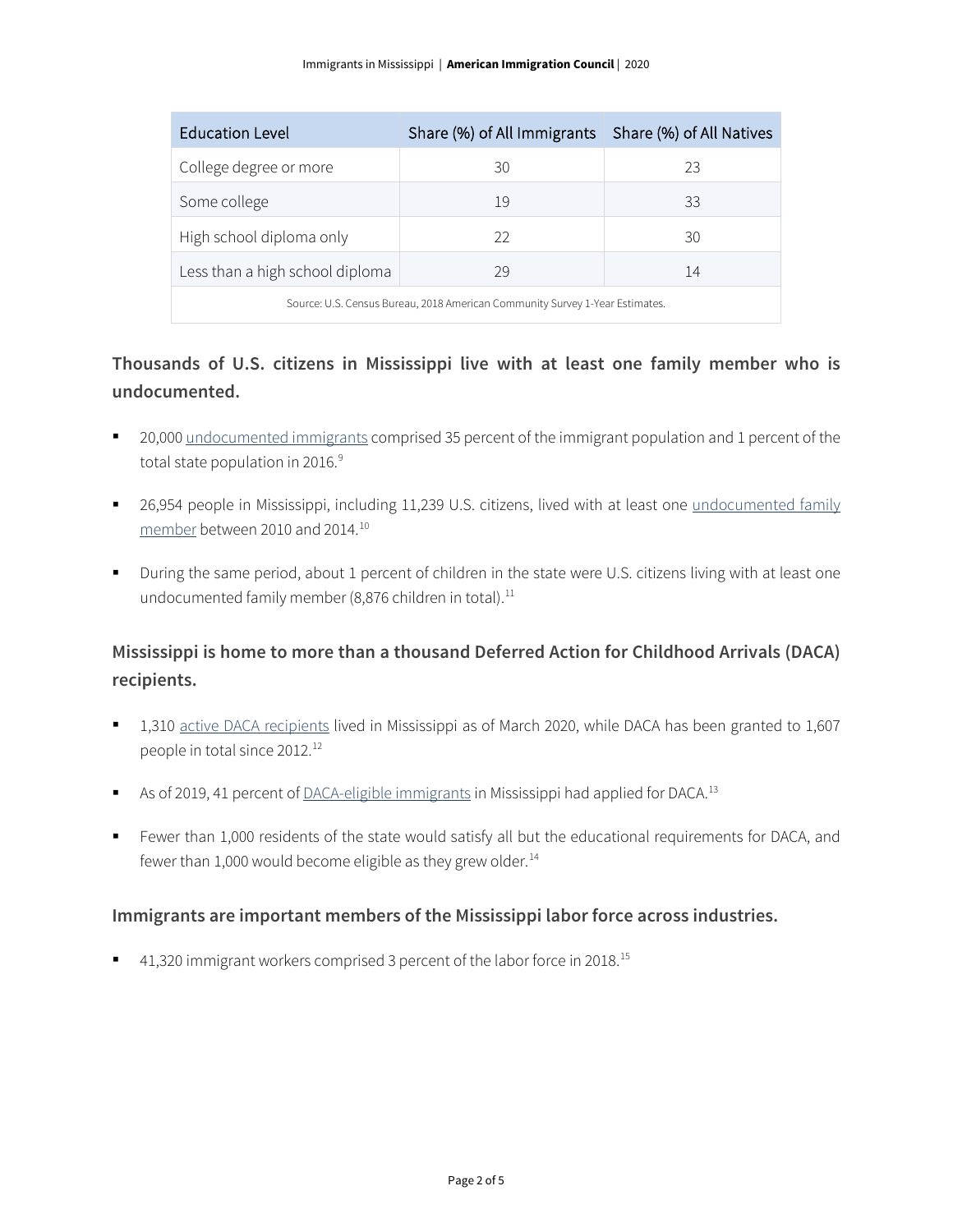**IMMI** Immigrant workers were most numerous in the following industries:

| Industry                                                                                                                          | Number of Immigrant<br>Workers |  |
|-----------------------------------------------------------------------------------------------------------------------------------|--------------------------------|--|
| Accommodation and Food Services                                                                                                   | 8,549                          |  |
| Manufacturing                                                                                                                     | 6,039                          |  |
| Health Care and Social Assistance                                                                                                 | 4,952                          |  |
| <b>Educational Services</b>                                                                                                       | 4,528                          |  |
| Construction                                                                                                                      | 4,227                          |  |
| Source: Analysis of the U.S. Census Bureau's 2018 American Community Survey 1-year PUMS data by the American Immigration Council. |                                |  |

 $\blacksquare$  The largest shares of immigrant workers were in the following industries:  $^{16}$ 

| Industry                                                                                                                          | Immigrant Share (%)<br>(of all industry<br>workers) |  |
|-----------------------------------------------------------------------------------------------------------------------------------|-----------------------------------------------------|--|
| Accommodation and Food Services                                                                                                   |                                                     |  |
| Other Services (except Public Administration)                                                                                     | 5                                                   |  |
| Administrative & Support; Waste Management; and Remediation Services                                                              | 5                                                   |  |
| Arts, Entertainment, and Recreation                                                                                               | 5                                                   |  |
| Construction                                                                                                                      | 4                                                   |  |
| Source: Analysis of the U.S. Census Bureau's 2018 American Community Survey 1-year PUMS data by the American Immigration Council. |                                                     |  |

# **Immigrants are an integral part of the Mississippi workforce in a range of occupations.**

In 2018, immigrant workers were most numerous in the following occupation groups: $17$ 

| <b>Occupation Category</b>                                                                                                        | Number of Immigrant Workers |  |
|-----------------------------------------------------------------------------------------------------------------------------------|-----------------------------|--|
| Food Preparation and Serving Related                                                                                              | 6,744                       |  |
| Management                                                                                                                        | 4,510                       |  |
| Building and Grounds Cleaning & Maintenance                                                                                       | 4,343                       |  |
| Transportation and Material Moving                                                                                                | 4,166                       |  |
| Production                                                                                                                        | 3,729                       |  |
| Source: Analysis of the U.S. Census Bureau's 2018 American Community Survey 1-year PUMS data by the American Immigration Council. |                             |  |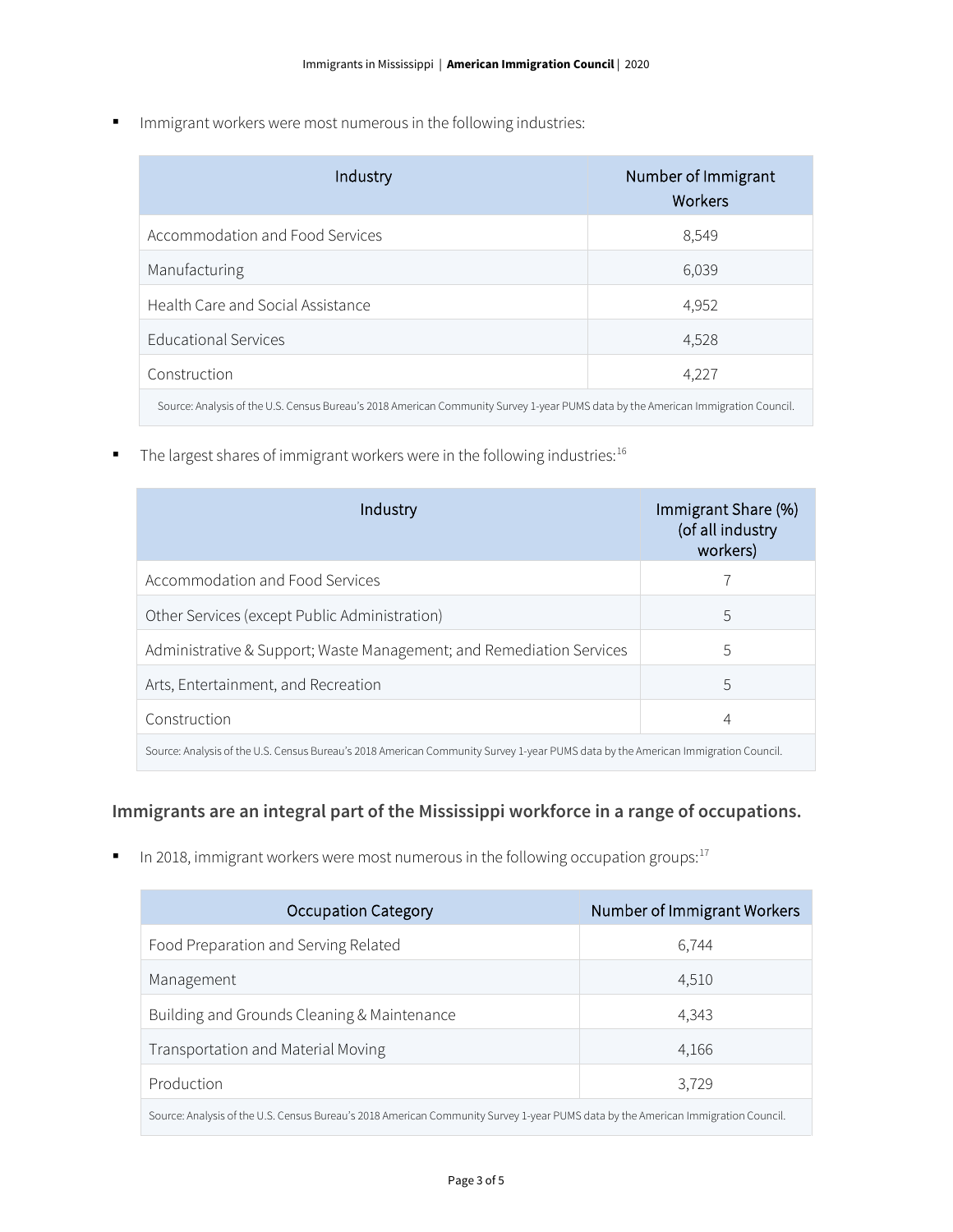The largest shares of immigrant workers were in the following occupation groups:  $18$ 

| <b>Occupation Category</b>                                                                                                        | Immigrant Share (%)<br>(of all workers in occupation) |  |
|-----------------------------------------------------------------------------------------------------------------------------------|-------------------------------------------------------|--|
| Life, Physical, and Social Science                                                                                                |                                                       |  |
| Food Preparation and Serving Related                                                                                              | 6                                                     |  |
| Building and Grounds Cleaning & Maintenance                                                                                       | 6                                                     |  |
| Personal Care and Service                                                                                                         | 6                                                     |  |
| Management                                                                                                                        | 4                                                     |  |
| Source: Analysis of the U.S. Census Bureau's 2018 American Community Survey 1-year PUMS data by the American Immigration Council. |                                                       |  |

■ Undocumented immigrants comprised 1 percent of Mississippi's workforce in 2016.<sup>[19](#page-4-18)</sup>

#### **Immigrants in Mississippi have contributed hundreds of millions of dollars in taxes.**

- [Immigrant-led households in the state paid](https://www.newamericaneconomy.org/locations/) \$379.5 million in federal taxes and \$171.1 million in state and local taxes in [20](#page-4-19)18.<sup>20</sup>
- Undocumented immigrants in Mississippi paid an estimated \$29.4 million in federal taxes and \$19.4 million i[n state and local taxes](https://www.newamericaneconomy.org/locations/) in 2018.<sup>[21](#page-4-20)</sup>
- Mississippi [DACA recipients](https://itep.org/state-local-tax-contributions-of-young-undocumented-immigrants/) and DACA-eligible individuals paid an estimated \$3.8 million in state and local taxes in  $2018.<sup>22</sup>$  $2018.<sup>22</sup>$  $2018.<sup>22</sup>$

#### **As consumers, immigrants add over a billion dollars to Mississippi's economy.**

 Mississippi residents in immigrant-led households had \$1.5 billion in [spending power](https://www.newamericaneconomy.org/locations/) (after-tax income) in 2018.[23](#page-4-22)

#### **Immigrant entrepreneurs in Mississippi generate nearly \$200 million in business revenue.**

 6,125 immigrant business owners accounted for 5 percent of all self-employed Mississippi residents in 2018 and generated \$189.9 million in business income. $^{24}$  $^{24}$  $^{24}$